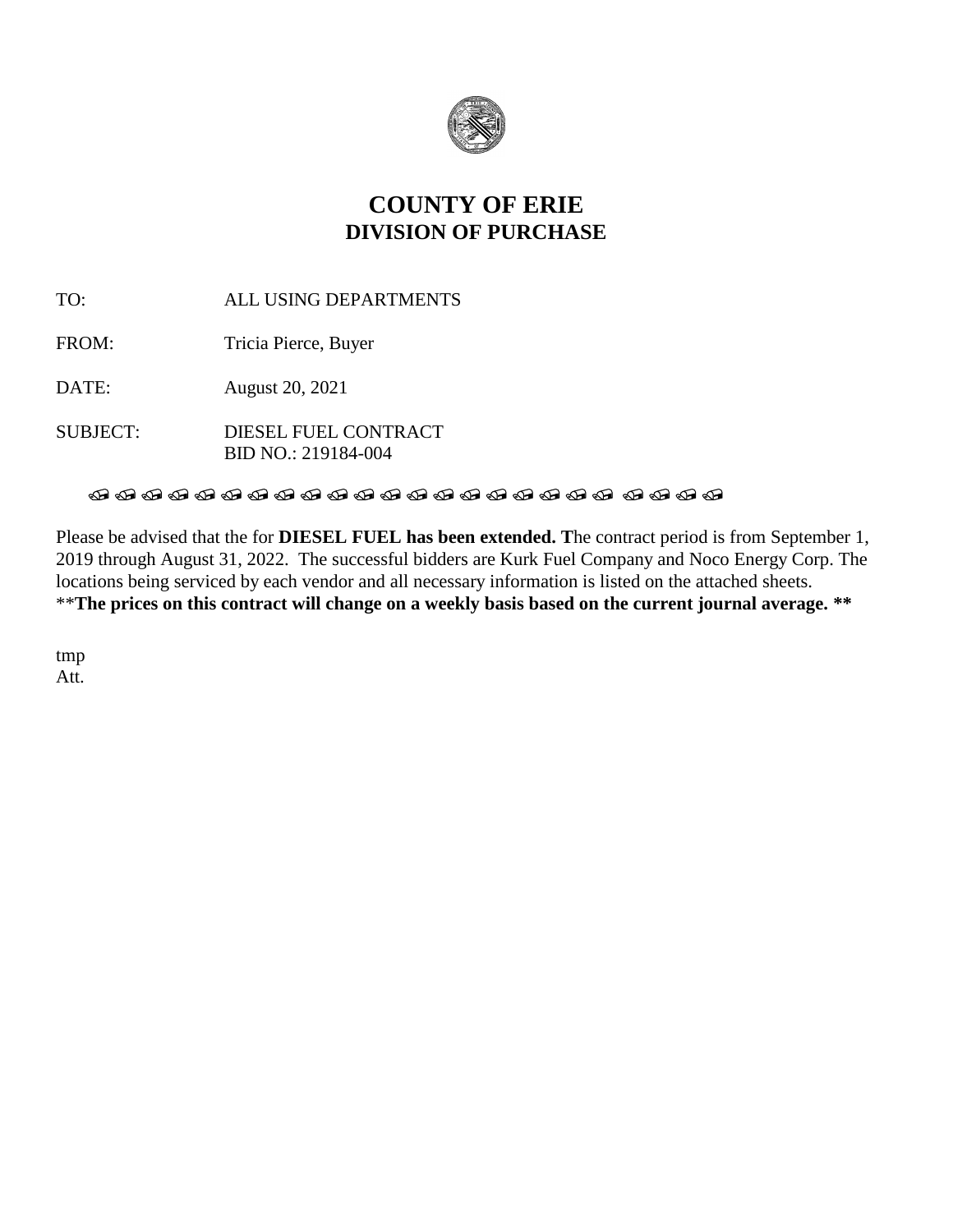### **BID NO.: 219184-004 – DIESEL FUEL CONTRACT TERM: SEPTEMBER 1, 2019 - AUGUST 31, 2021 MATERIAL GROUP #405A**

**KURK FUEL COMPANY 2130 CLINTON STREET BUFFALO, NY 14206 TELEPHONE #824-1298 VENDOR #109724 TERMS: NET-30**

**NOCO ENERGY CORP 2440 SHERIDAN DRIVE TONAWANDA, NY 14150 TELEPHONE NO.: 833-6206 VENDOR #110707 TERMS: NET-30**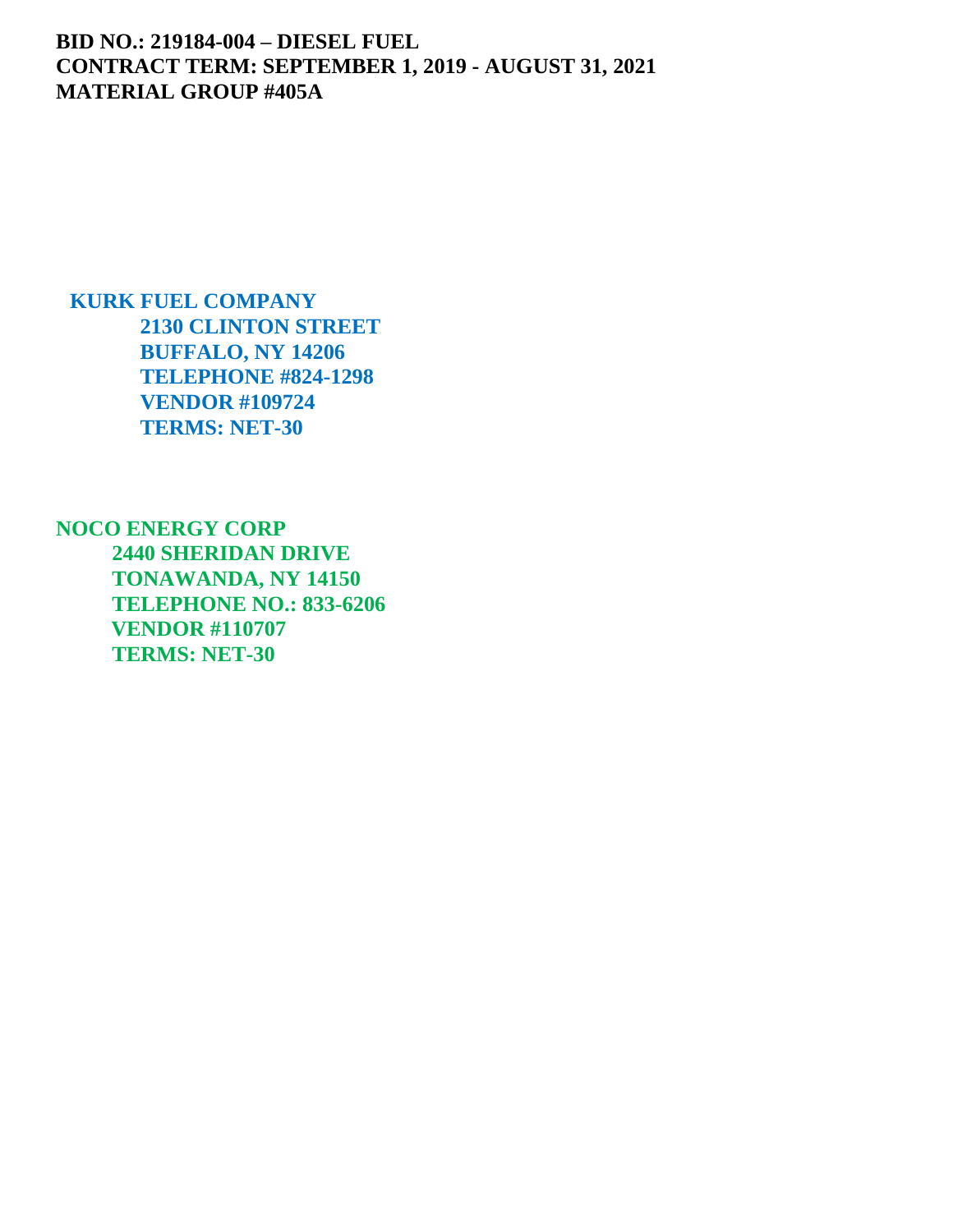## COUNTY OF ERIE, STATE OF NEW YORK PAGE 1<br>DIVISION OF PURCHASE 95 FRAN INVITATION TO BID NO.:219184-004 BUFFALO, NEW YORK 14202

# 95 FRANKLIN STREET, ROOM 1254

### **ABOVE/ BELOW**

| <b>DELV</b> W<br><b>GROUND</b> |                     | <b>ITEM AND LOCATION</b>                                                        | <b>VENDOR</b> | PRICE PER GALLON |  |  |
|--------------------------------|---------------------|---------------------------------------------------------------------------------|---------------|------------------|--|--|
|                                | I. #2 DIESEL FUEL:  |                                                                                 |               |                  |  |  |
| 1.                             | Above<br>Ground*    | Akron Falls Park, Akron, NY<br>*(On saddles, legs, stilts, rack or cradle)      | <b>KURK</b>   | \$2.1648/g       |  |  |
| 2.                             | Above<br>Ground     | Chestnut Ridge Park, Orchard Park, NY                                           | <b>KURK</b>   | \$2.1648/g       |  |  |
| 3.                             | Above<br>Ground     | Como Lake Park, Lancaster, NY                                                   | <b>KURK</b>   | \$2.1648/g       |  |  |
| 4.                             | Above<br>Ground     | Ellicott Creek Park, Tonawanda, NY                                              | <b>KURK</b>   | \$2.1648/g       |  |  |
| 5.                             | Above<br>Ground     | Elma Meadows Park, Elma, NY                                                     | <b>KURK</b>   | \$2.1648/g       |  |  |
| 6.                             | Under<br>Ground     | Emery Park, South Wales, NY                                                     | <b>NOCO</b>   | \$2.2296/g       |  |  |
| 7.                             | Above<br>Ground     | Grover Cleveland Golf Course<br>Amherst, NY                                     | <b>KURK</b>   | \$2.1648/g       |  |  |
| 8.                             | Above<br>Ground     | Isle View Park, Tonawanda, NY                                                   | <b>KURK</b>   | \$2.1648/g       |  |  |
|                                | 9. Above<br>Ground  | Sprague Brook Park, Glenwood, NY                                                | <b>KURK</b>   | \$2.2555/g       |  |  |
| 10.                            | Above<br>Ground     | Wendt Beach Park, Derby, NY                                                     | <b>KURK</b>   | \$2.1846/g       |  |  |
| 11.                            | Above<br>Ground     | Bureau of Forestry, East Concord, NY                                            | <b>KURK</b>   | \$2.2853/g       |  |  |
| 12.                            | Above<br>Ground     | Hunters Creek Park                                                              | <b>KURK</b>   | \$2.2555/g       |  |  |
|                                | 13. Under<br>Ground | Northern Region Sewer District 1-4-5<br>3789 Walden Ave. Lancaster - Base       | <b>NOCO</b>   | \$2.1396/g       |  |  |
| 14.                            | Above<br>Ground     | Aurora-North Station, 673 Aurora Street<br>Lancaster, NY                        | <b>KURK</b>   | \$2.1648/g       |  |  |
|                                | 15. Above<br>Ground | Borden-Clinton Station, 145 Borden Road<br>West Seneca, NY - Off Clinton Street | <b>KURK</b>   | \$2.2555/g       |  |  |
|                                | 16. Above<br>Ground | Bowmansville Station, 36 Main Street<br>Lancaster, NY - (At Fire hall)          | <b>NOCO</b>   | \$2.2296/g       |  |  |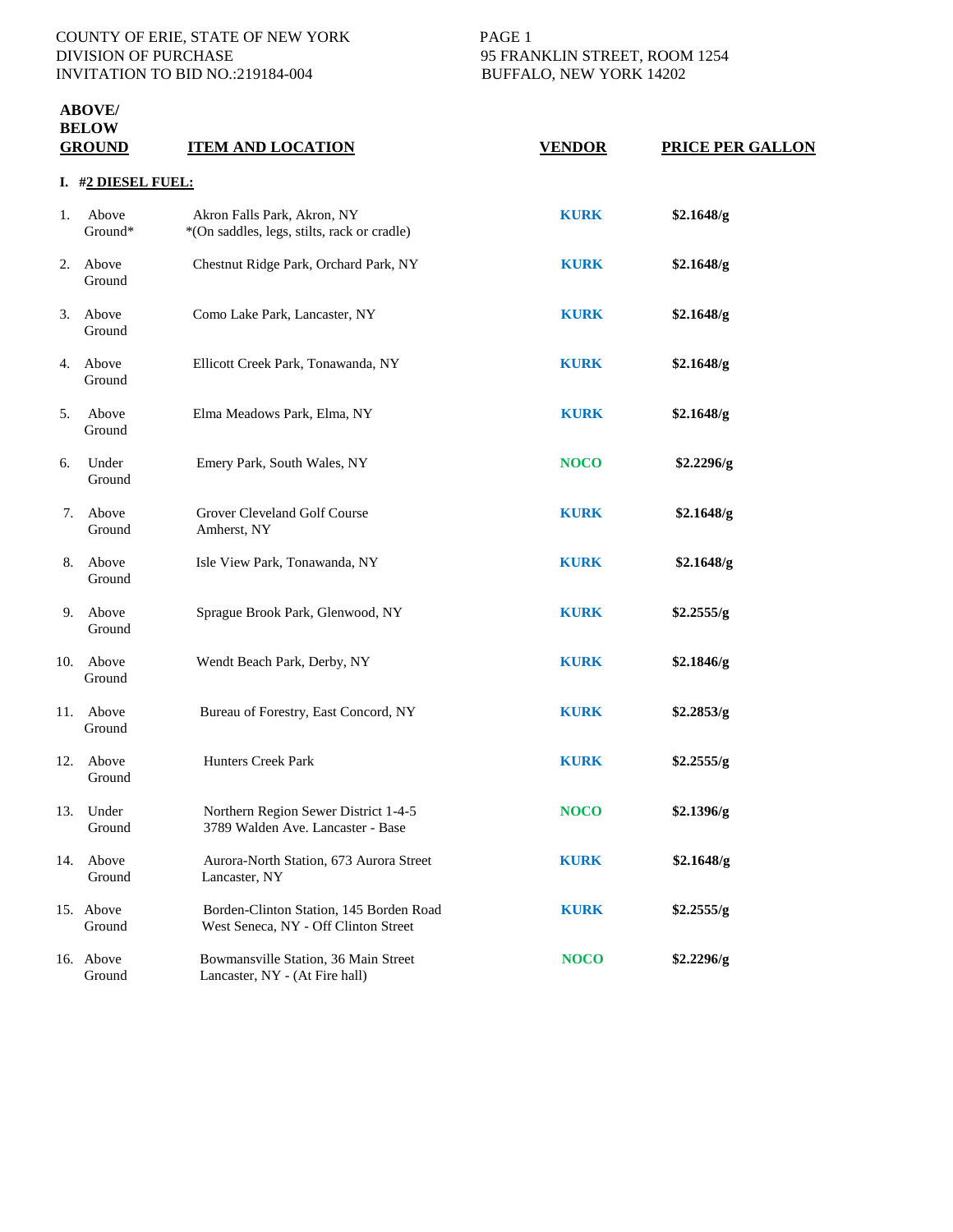#### COUNTY OF ERIE, STATE OF NEW YORK PAGE 2 DIVISION OF PURCHASE 95 FRANKLIN STREET, ROOM 1254<br>INVITATION TO BID NO.:219184-004 BUFFALO, NEW YORK 14202 INVITATION TO BID NO.:219184-004

**ABOVE/** 

|     | <b>BELOW</b><br><b>GROUND</b> | <b>ITEM AND LOCATION</b>                                                                                     | <u>VENDOR</u> | <b>PRICE PER GALLON</b> |  |  |  |
|-----|-------------------------------|--------------------------------------------------------------------------------------------------------------|---------------|-------------------------|--|--|--|
|     | #2 DIESEL FUEL:<br>ı.         |                                                                                                              |               |                         |  |  |  |
|     | 17. Under<br>Ground           | Broadway East Station, 5200 Broadway Ave.<br>Lancaster, NY - (Next to Village Garage)                        | <b>NOCO</b>   | \$2.1396/g              |  |  |  |
|     | 18. Above<br>Ground           | Bryant Stratton Way Station, Clarence, NY<br>(Off Main St.)                                                  | <b>KURK</b>   | \$2.2555/g              |  |  |  |
|     | 19. Above<br>Ground           | Cayuga Station, - Back of 707 Cayuga<br>Creek Road, Cheektowaga, NY                                          | <b>NOCO</b>   | \$2.1396/g              |  |  |  |
|     | 20. Above<br>Ground           | Clinton-Transit Station, 5025 Clinton Street<br>West Seneca, NY - (West of Transit Road)                     | <b>KURK</b>   | \$2.2555/g              |  |  |  |
|     | 21. Under<br>Ground           | Depew Station, 315 Borden Road<br>Depew, NY - (Enter off Broadway or<br>Rutherford Pl. Behind D.P.W. Garage) | <b>NOCO</b>   | \$2.1396/g              |  |  |  |
|     | 22. Above<br>Ground           | Industrial Park Pump Station,<br>211 Industrial Parkway, Cheektowaga                                         | <b>NOCO</b>   | \$2.1396/g              |  |  |  |
|     | 23. Above<br>Ground           | Iroquois Station, Iroquois Avenue &<br>Ronald Drive, Lancaster, NY                                           | <b>KURK</b>   | \$2.2555/g              |  |  |  |
|     | 24. Above<br>Ground           | <b>Beeman Creek Park</b><br>Clarence Center, NY                                                              | <b>KURK</b>   | \$2.2555/g              |  |  |  |
|     | 25. Above<br>Ground           | Pinebreeze Station, Gate across from<br>6185 Goodrich Road, (Town of<br>Clarence Highway Department)         | <b>NOCO</b>   | \$2.2296/g              |  |  |  |
|     | 26. Above<br>Ground           | Transit Valley Station, Intersection of Gott<br>Creek Trail & Clarence Center Lane, Clarence                 | <b>NOCO</b>   | \$2.2296/g              |  |  |  |
| 27. | Under<br>Ground               | Vanderbilt Station, Behind<br>67 Vanderbilt Avenue, Depew, NY                                                | <b>NOCO</b>   | \$2.1396/g              |  |  |  |
|     | 28. Above<br>Ground           | Warner Station, Warner Road & Falcon Drive<br>Depew, NY                                                      | <b>KURK</b>   | \$2.1648g               |  |  |  |
| 29. | Under<br>Ground               | <b>Big Sister Creek Treatment Plant</b><br>8443 Lake Shore Road, Angola, NY                                  | <b>NOCO</b>   | \$2.1396/g              |  |  |  |
| 30. | Above<br>Ground               | <b>Big Sister Creek Treatment Plant</b><br>8443 Lake Shore Road, Angola                                      | <b>NOCO</b>   | \$2.2296/g              |  |  |  |
| 31. | Under<br>Ground               | Lackawanna Treatment Plant<br>260 Lehigh Ave, Lackawanna, NY                                                 | <b>NOCO</b>   | \$2.1396/g              |  |  |  |
| 32. | Under<br>Ground               | Sewer Districk #6<br>260 Lehigh Ave, Lackawanna, NY                                                          | <b>NOCO</b>   | \$2.1396/g              |  |  |  |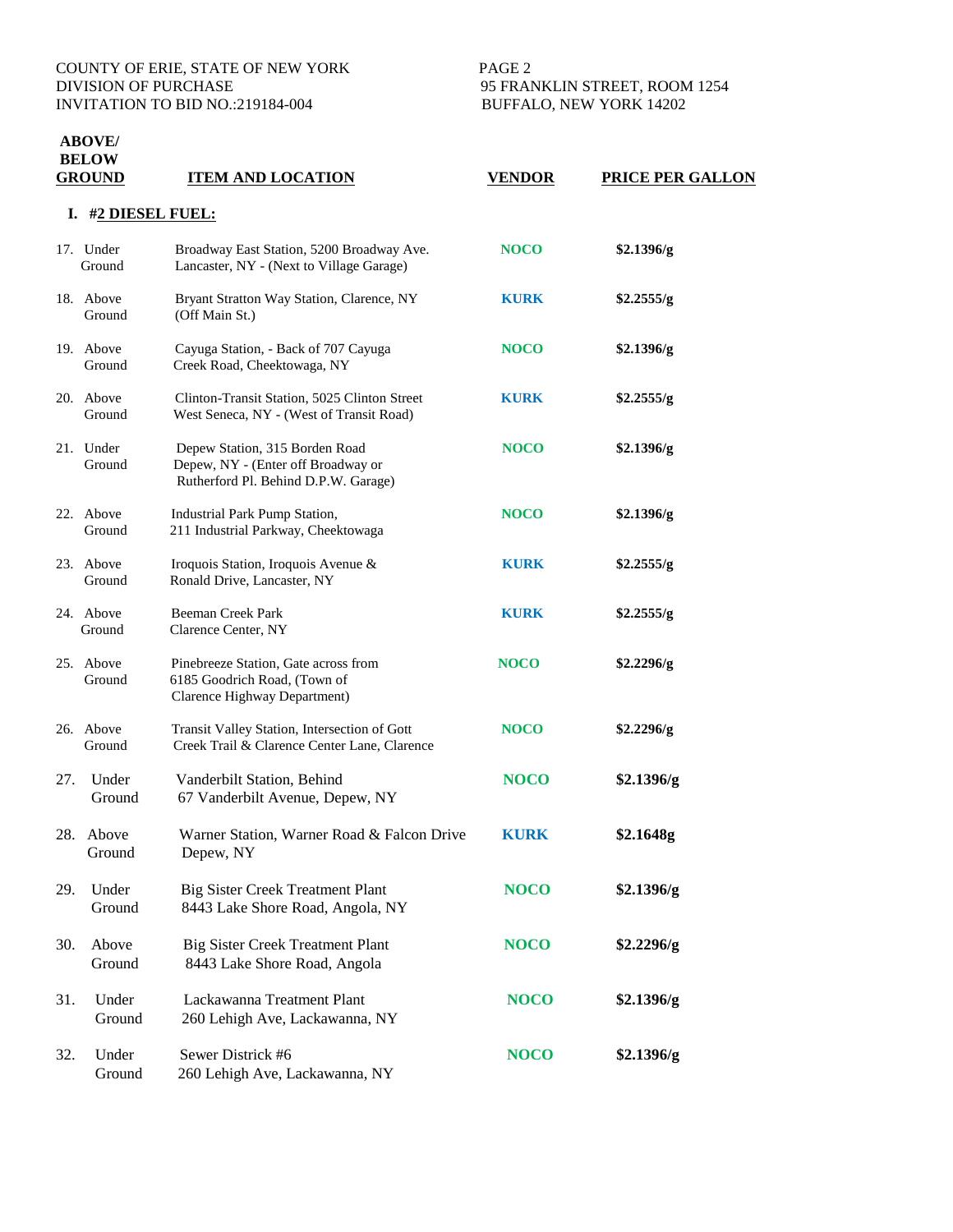### **ABOVE/ BELOW**

| <u>GROUND</u> |                 | <b>ITEM AND LOCATION</b>                                                | <b>VENDOR</b> | <b>PRICE PER GALLON</b> |  |  |
|---------------|-----------------|-------------------------------------------------------------------------|---------------|-------------------------|--|--|
| I.            | #2 DIESEL FUEL: |                                                                         |               |                         |  |  |
| 33.           | Under<br>Ground | Willmuth Pump Station, Willmuth Street &<br>Well Street, Lackawanna, NY | <b>NOCO</b>   | \$2.1396/g              |  |  |
| 34.           | Under<br>Ground | Dorrance Pump Station, 55 Dorrance Ave.<br>Lackawanna, NY               | <b>NOCO</b>   | \$2.1396/g              |  |  |
| 35.           | Under<br>Ground | AA@ Street Pump Station, AA@ Street<br>Lackawanna, NY                   | <b>NOCO</b>   | \$2.1396/g              |  |  |
| 36.           | Under<br>Ground | Seal Pump Station, Seal Street<br>Lackawanna, NY                        | <b>NOCO</b>   | \$2.1396/g              |  |  |
| 37.           | Under<br>Ground | Jackson Pump Station, Jackson Street<br>Lackawanna, NY                  | <b>KURK</b>   | \$2.2555/g              |  |  |
| 38.           | Above<br>Ground | Ridge Pump Station, Ridge Road<br>Lackawanna, NY                        | <b>KURK</b>   | \$2.2555/g              |  |  |
| 39.           | Under<br>Ground | South Towns AWT Facility<br>Woodlawn, NY                                | <b>KURK</b>   | \$2.0901/g              |  |  |
| 40.           | Under<br>Ground | Clarence Maintenance Plant 1-<br>5150 Salt Road, Clarence, NY           | <b>NOCO</b>   | \$2.10350/g             |  |  |
| 41.           | Under<br>Ground | Tonawanda Maintenance Plant 1-<br>1870 Military Road, Tonawanda, NY     | <b>NOCO</b>   | \$2.10350/g             |  |  |
| 42.           | Under<br>Ground | Lancaster Maintenance Plant 1-<br>125 Cemetery Road, Lancaster, NY      | <b>NOCO</b>   | \$2.10350/g             |  |  |
| 43.           | Under<br>Ground | Harlem Maintenance Plant 1-<br>1080 Harlem Road, Cheektowaga, NY        | <b>NOCO</b>   | \$2.10350/g             |  |  |
| 44.           | Under<br>Ground | Hamburg Maintenance Plant 1-<br>50 West Avenue, Hamburg, NY             | <b>NOCO</b>   | \$2.10350/g             |  |  |
| 45.           | Under<br>Ground | Angola Maintenance Plant<br>8370 Delameter Road, Angola, NY             | <b>NOCO</b>   | \$2.1650/g              |  |  |
| 46.           | Under<br>Ground | East Aurora Maintenance<br>Plant 1, West Falls, NY                      | <b>NOCO</b>   | \$2.10350/g             |  |  |
| 47.           | Under<br>Ground | Collins Maintenance Plant 1-<br>Jennings Road, Collins, NY              | <b>NOCO</b>   | \$2.18750/g             |  |  |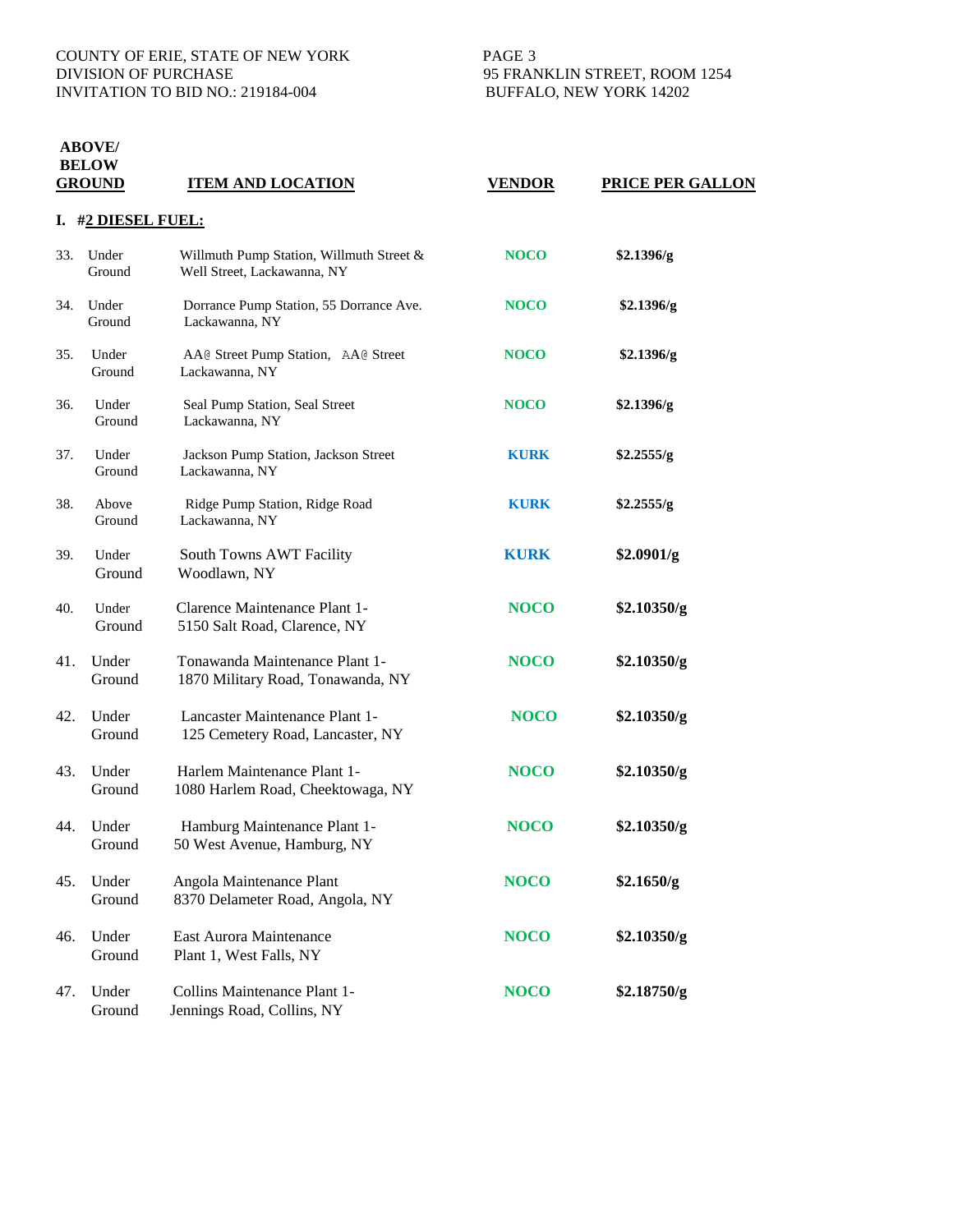## COUNTY OF ERIE, STATE OF NEW YORK PAGE 4<br>DIVISION OF PURCHASE 95 FRAN INVITATION TO BID NO.:219184-004 BUFFALO, NEW YORK 14202

**ABOVE/** 

95 FRANKLIN STREET, ROOM 1254

| <b>BELOW</b><br><b>GROUND</b> |                    | <b>ITEM AND LOCATION</b>                                                   | <b>VENDOR</b> | <b>PRICE PER GALLON</b> |  |  |
|-------------------------------|--------------------|----------------------------------------------------------------------------|---------------|-------------------------|--|--|
|                               | I. #2 DIESEL FUEL: |                                                                            |               |                         |  |  |
| 48.                           | Under<br>Ground    | East Concord Maintenance Plant 1<br>Sibley Road, East Concord, NY          | <b>NOCO</b>   | \$2.18750               |  |  |
| 49.                           | Under<br>Ground    | Protection Maintenance Plant 1-<br>South Protection Road, Holland, NY      | <b>NOCO</b>   | \$2.215                 |  |  |
| 50.                           | Under<br>Ground    | Buildings & Grounds, Alden Plant<br>Walden Avenue, Alden, NY               | <b>NOCO</b>   | \$2.1496/g              |  |  |
| 51.                           | Under<br>Ground    | Erie County Medical Center, Bulk Storage<br>462 Grider Street, Buffalo, NY | <b>NOCO</b>   | \$2.10490/g             |  |  |
| 52.                           | Under<br>Ground    | Erie County Home<br>11580 Walden Avenue, Alden, NY                         | <b>NOCO</b>   | \$2.10490/g             |  |  |
| 53.                           | Under<br>Ground    | Erie County Correctional Facility<br>11581 Walden Avenue, Alden, NY        | <b>NOCO</b>   | \$2.10490/g             |  |  |
| 54.                           | Under<br>Ground    | <b>Emergency Operating Center</b><br>Chestnut Ridge Park, Orchard Park, NY | <b>KURK</b>   | \$2.2555/g              |  |  |
| 55.                           | Under<br>Ground    | Sheriff's Radio<br>134 West Eagle Street, Buffalo, NY                      | <b>KURK</b>   | \$2.2555/g              |  |  |
| 56.                           | Above<br>Ground    | <b>Central Police Services</b><br>Moore Road, East Concord, NY             | <b>KURK</b>   | \$2.2555/G              |  |  |
| 57.                           | Under<br>Ground    | Erie County Water Authority<br>3030 Union Road, Cheektowaga, NY            | <b>NOCO</b>   | \$2.10490/g             |  |  |
| 58.                           | Above<br>Ground    | <b>ECC College North Campus</b><br>Williamsville, NY                       | <b>NOCO</b>   | \$2.19960/G             |  |  |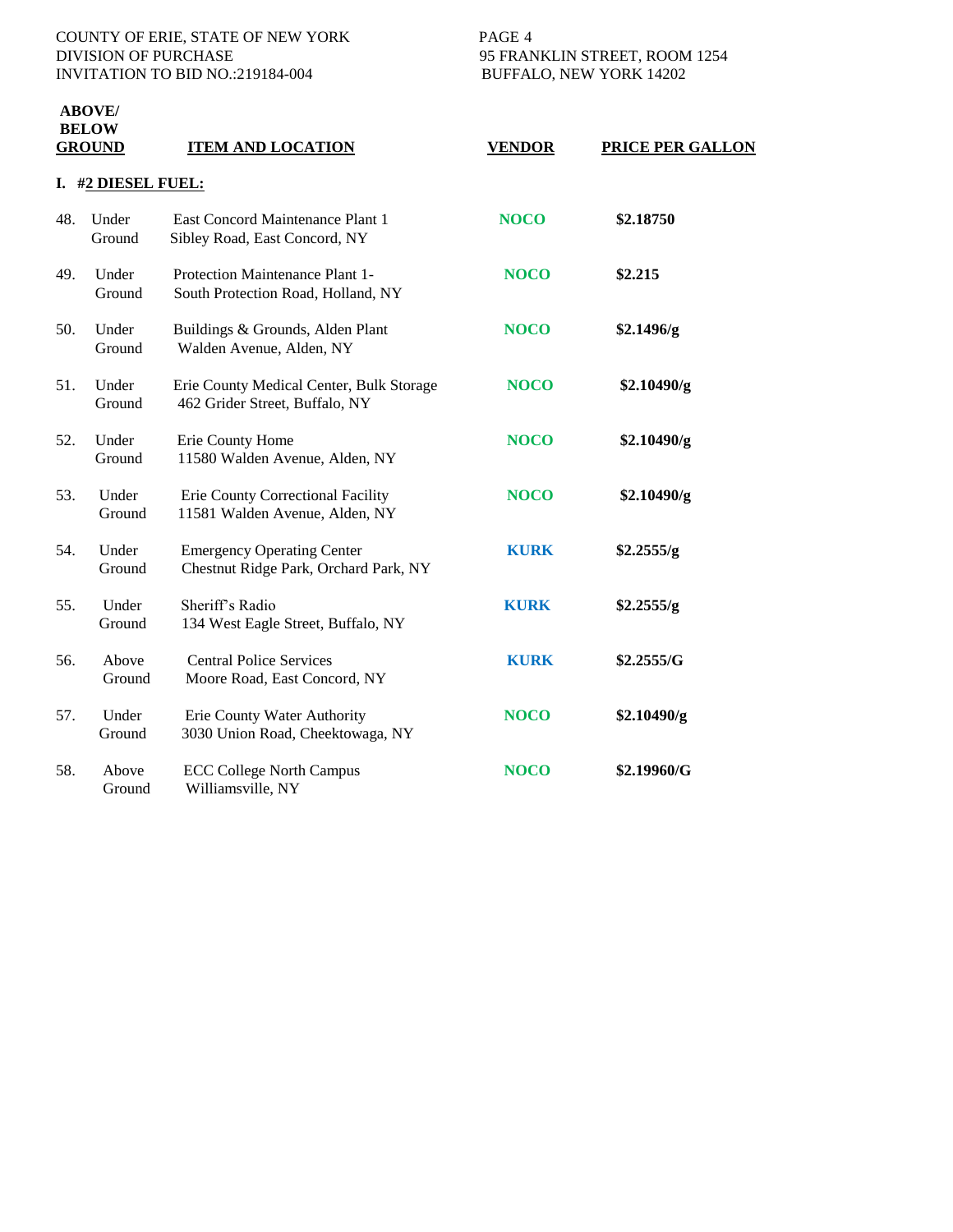COUNTY OF ERIE, STATE OF NEW YORK PAGE 5 DIVISION OF PURCHASE 95 FRANKLIN STREET, ROOM 1254 INVITATION TO BID NO.: 219184-004 BUFFALO, NEW YORK 14202

## **ABOVE/**<br>**RELOW**

| <b>BELOW</b><br><b>GROUND</b> |                                                               | <b>ITEM AND LOCATION</b>                    | <b>VENDOR</b> | PRICE PER GALLON |  |  |
|-------------------------------|---------------------------------------------------------------|---------------------------------------------|---------------|------------------|--|--|
| I.                            | #2 DIESEL FUEL:<br>DEPARTMENT FIRE SAFETY RADIO BASE STATIONS |                                             |               |                  |  |  |
| 59.                           | Above<br>Ground                                               | <b>ECC South Campus</b><br>Orchard Park, NY | <b>NOCO</b>   | \$2.19960/g      |  |  |
| 60.                           | Under<br>Ground                                               | Angola Town Hall                            | <b>KURK</b>   | \$2.2555/g       |  |  |
| 61.                           | Under<br>Ground                                               | East Aurora Town Hall                       | <b>KURK</b>   | \$2.2555/g       |  |  |
| 62.                           | Under<br>Ground                                               | Hamburg Town Hall                           | <b>KURK</b>   | \$2.2555/g       |  |  |
| 63.                           | Under<br>Ground                                               | Helmuth- Gowanda State Hospital             | <b>KURK</b>   | \$2.2555/g       |  |  |
| 64.                           | Under<br>Ground                                               | Kenmore Town Hall                           | <b>KURK</b>   | \$2.2555/g       |  |  |
| 65.                           | Under<br>Ground                                               | Lancaster Town Hall                         | <b>KURK</b>   | \$2.2555/g       |  |  |

66. Under Springville Town Hall **KURK \$2.2555/g**

67. Under Amherst Fire Training Tower **NOCO \$2.2500/G**

68. Under Cheektowaga Fire Training Tower **NOCO \$2.2500/g**

### **II. #6 FUEL OIL:**

Ground

Ground

Ground

134 West Eagle Street **NB**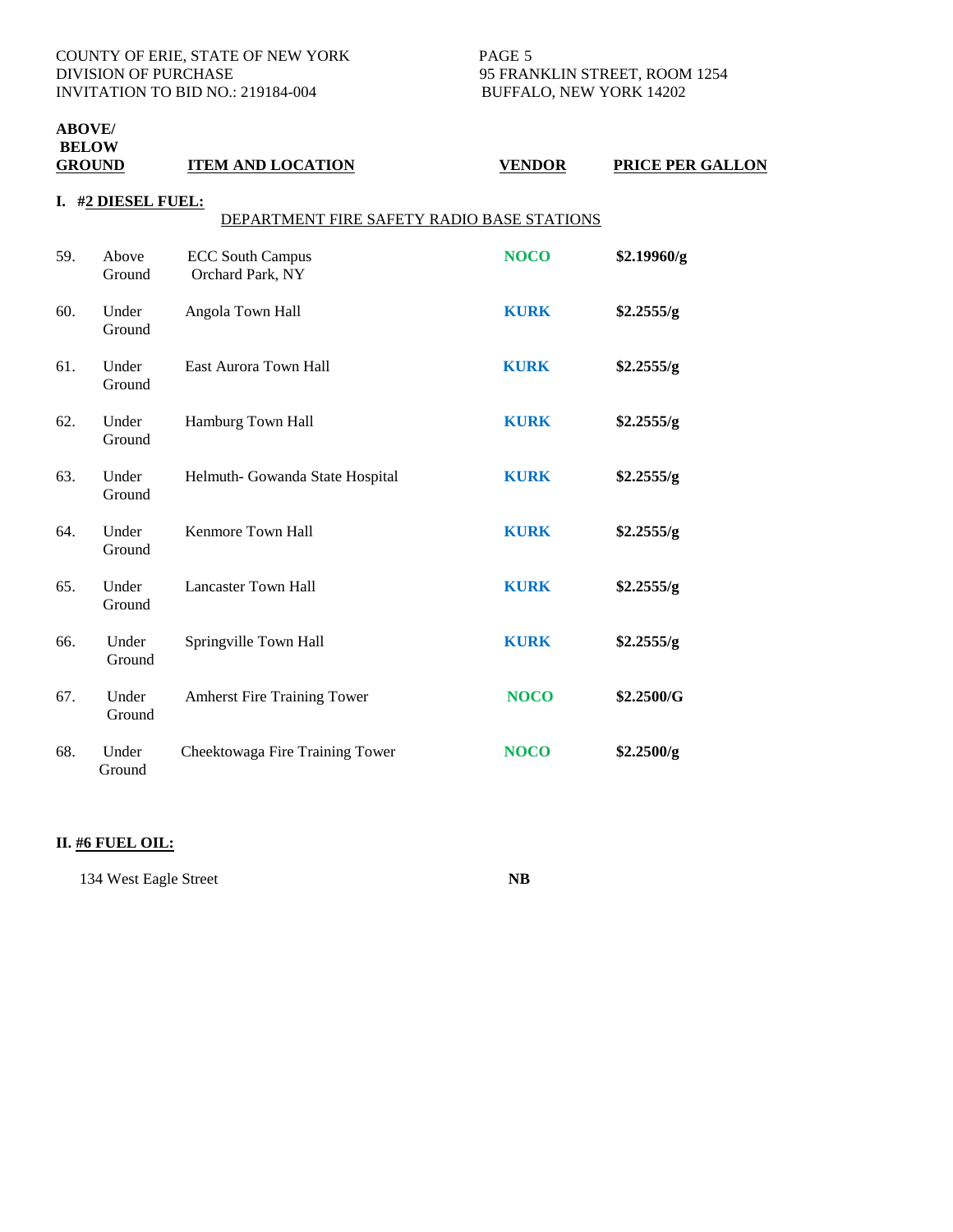COUNTY OF ERIE, STATE OF NEW YORK PAGE 6 DIVISION OF PURCHASE 95 FRANKLIN STREET, ROOM 1254 INVITATION TO BID NO.: 219184-004 BUFFALO, NEW YORK 14202

#### **NOCO** -  $+.65$  in addition  $\frac{#2 \text{ DIESEL} \text{ OIL}}{#2 \text{ DIESEL} \text{ OIL}}$  **+ PER GALLON**

 **+.015 #1 DIESEL OIL TO ALL LOCATIONS IF REQUIRED + PER GALLON**

**KURK - +.0175 in addition #2 DIESEL OIL (WINTER BLEND) + PER GALLON**

 **+.60 in addition #1 DIESEL OIL** 

 **TO ALL LOCATIONS IF REQUIRED + PER GALLON**

#### **#1 DIESEL OIL**

- 1. Erie County Correctional Facility Walden Avenue, Alden, NY #7500DRZ4XR1272910 Onan K840737858 750kW Diesel #7500DFZ4XR1272010 Onan K840737857 750kW Diesel #OT-125 Onan J960619053 20kW natural gas 4 cy. Located at T-Building
- 2. Erie County Holding Center Delaware Avenue, Buffalo, NY #Catepillar 3408 S/N 78201623 350 kW Diesel #Catepillar 3408 S/N 78201631 350 kW Diesel
- 3. 134 West Eagle Street, Buffalo, NY #VT-12-63-GS 350 kW Cummins Diesel
- 4. Emergency Oper. Center Chestnut Ridge Park, Orchard Park, NY #DT530-150kW Magnetek Detroit Diesel VNV530R60ASD
- 5. Rath Building 95 Franklin Street, Buffalo, NY #V-12-500-GS-GC 375 kW S/N 6B90113, 655013 Cummins Diesel
- 6. County Hall 25 Delaware Avenue, Buffalo, NY #Kohler/White Model 13R081 30 kW S/N 257778 Diesel
- 7. Old County Hall 92 Franklin Street, Buffalo, NY #Kohler/White Model 29R-P81 20 kW S/N 062587 Diesel
- 8. Erie County Fire Training Academy 3359 Broadway Avenue, Cheektowaga, NY #Onan/Cummins Model DGDB3377459, Ser. #1990982670 Spec. M 480 Volt, 3-phase 100 kW Diesel
- 9. Matt Gajewski Health Center 1500 Broadway Avenue, Buffalo, NY #Cummins 150kW NT-855 Diesel
- 10. New Family Court,One Niagara Plaza, Buffalo, NY 14202 #750kW Onan/Cummins Diesel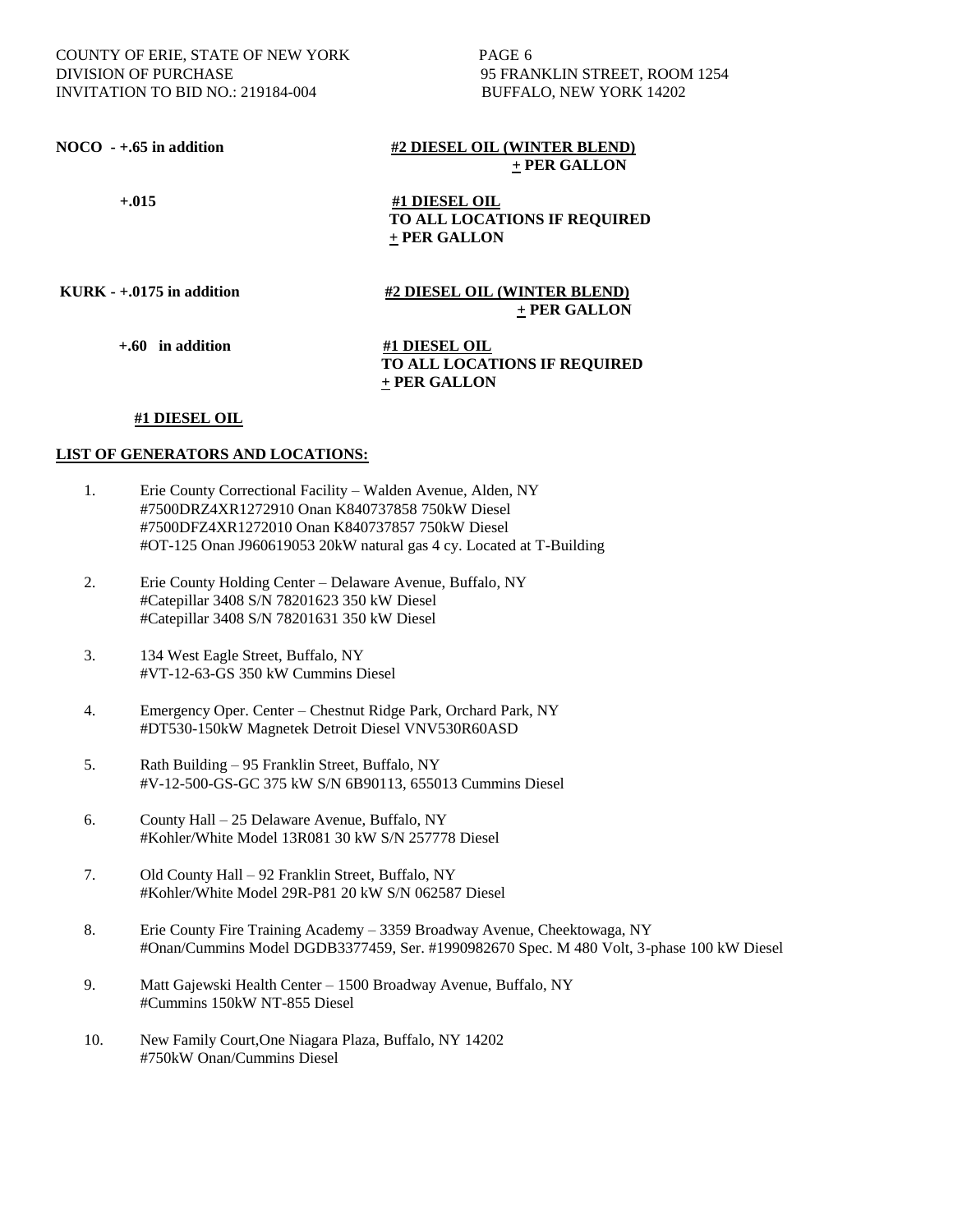- 11. East Eden Pump Station 6505 East Eden Road, Hamburg, NY #Kohler Model #60R0Z281, Cummins 239/3.9 Series B, Model #4BT-3.9 – 100 Above Ground
- 12. Hampton Brook Pump Station 4016 Eckhardt Road, Eden, NY #Kohler Model #30R0Z271, Cummins 239/3.9 Series B, Model #4BT-3.9 – 100 Above Ground
- 13. Rodgers Road Pump Station -4906 Rogers Road, Mount Vernon, NY #Massaro Model #200R-LR60, GM Detroit Diesel, Model #10637305 – 2000 Above Ground
- 14. Wanakah Pump Station, 5813 Lakeshore Road, Wanakah, NY #Massaro Model #250DR-LR60, GM Detroit Diesel, Model #70837305 – 2000 Above Ground
- 15. Mount Vernon #1 Pump Station, 4863 Lakeshore Road, Mount Vernon, NY #Massaro Model #300DR-LR60, GM Detroit Diesel, Model #80837305 – 2000 Above Ground
- 16. Mount Vernon #2 Pump Station, 4724 Lakeshore Road, Hamburg, NY #Massaro Model #150DR-LR60, GM Detroit Diesel Model #10637305 – 1000 Under Ground
- 17. Water Valley Pump Station, 6650 Gowanda State Road, Hamburg, NY #Kohler Model #30R0Z81, Engine White Hercules – 100 Above Ground
- 18. Milestrip Road Pump Station, 7115 Milestrip Road, Orchard Park, NY #Allis-Chalmers, Model 670T – 300 Above Ground
- 19. Hamburg Master Plant, 3839 Hoover Road, Hamburg, NY #Massaro Model #125DR-LR60, GM Detroit Diesel Model #10437305 – 1000 Under Ground
- 20. Boston Valley Pump Station, 6401 Boston State Road, Hamburg, NY #Kohler Model #175R0771, John Deere Engine – 500 Under Ground
- 21. Borden-Clinton, 145 Borden Road, West Seneca, NY #125 kW Onan -180 Above Ground
- 22. Cayuga/ORF, 715 Cayuga Creek Road, Cheektowaga, NY #750 kW Onan -1300 Above Ground
- 23. Clinton-Transit, 5025 Clinton Street, West Seneca, NY #60 kW Onan – 150 Above Ground
- 24. Industrial Park, 211 Industrial Park, Cheektowaga, NY #400 kW Onan – 700 Above Ground
- 25. Aurora North, 673 Aurora Street, Lancaster, NY #100 kW Kohler – 325 Above Ground
- 26. Aurora South, 802 Aurora Street, Elma, NY #60 kW Olympian – 285 Above Ground
- 27. Bowmansville, 36 Main Street, Bowmansville, NY #200 kW Catepillar – 700 Above Ground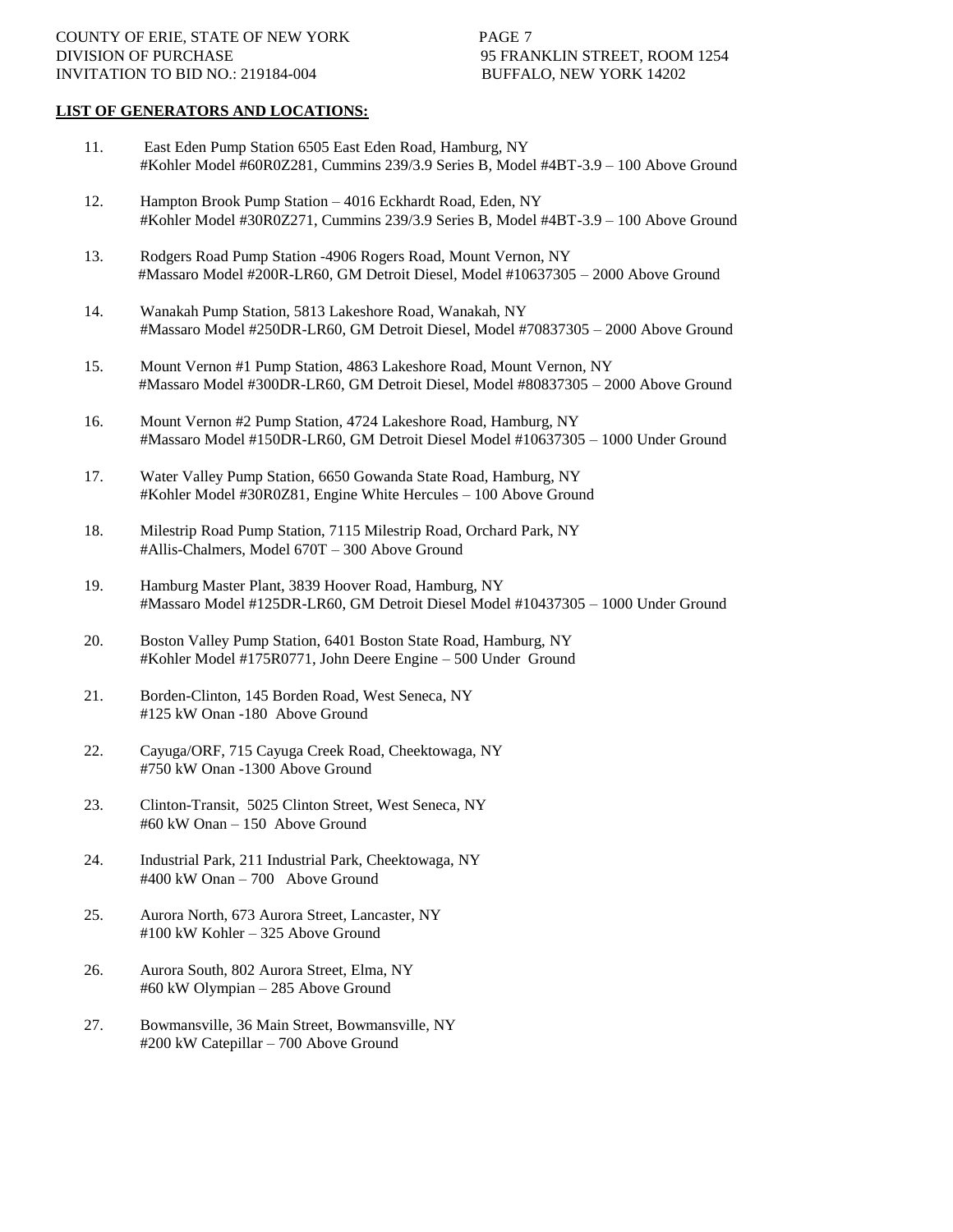- 28. Broadway East, 5200 Broadway Avenue, Lancaster, NY #450 kW Catepillar – 1000 Under Ground
- 29. Depew, 315 Borden Road, Depew, NY 900 kW Catepillar – 3000 – Under Ground
- 30. Union Road, 2400 Union Road, Cheektowaga, NY #125 Kw Olympian – 400 Gallon Above Ground
- 31. Iroquois, Iroquois & Ronald Drive, Lancaster #155 kW Onan –295
- 32. Vanderbilt, End of Vanderbilt Avenue, Depew, NY #200 kW Catepillar – 1000
- 33. Warner, 14 Falco Drive, Depew, NY #200 kW Catepillar – 700
- 34. Bryant-Stratton, Bryant-Stratton Way, Clarence, NY #60 kW Onan – 180
- 35. Pinebreeze, Gate opposite 6185 Goodrich Road, Clarence, NY #40 kW Onan – 275
- 36. Stahley Road, 4625 Stahley Road, Clarence, NY #60 kW Olympian – 150
- 37. Transit Valley, Gott Creek Trail, Clarence, NY #60 kW Onan – 275
- 38. Lackawanna Pump, 260 Lehigh Ave. Lackawanna Massaro-Detroit Diesel Allison, Model #500DR-LR60
- 39. Wilmuth Pump Station, Willmuth Ave. @ Wells St. Massaro-Detroit Diesel Allison, Model #250DR-LR60
- 40. Bethlehem Park Pump Station, 84 Jackson Ave, Lackawanna Cummins, Model #6CT8.3-GS
- 41. Seal Street Pump Station, 26 Seal Street, Lackawanna Kohler Model #300R0Z77
- 42. Dorrance Ave Pump Station, 25 Dorrance Ave, Lackawanna Catepillar, Model #SRCR
- 43. Ridgewood Village Station, 16 Winstead Road, Lackawanna Cummins, Model #6BT5.9-GC1
- 44. ORF, "A" Street, Lackawanna Cummins, Model #502FDR7020JJW
- 45. Sweetland Station, 6840 Lakeshore Road, Derby, NY West side of Old Lakeshore Road Cummins, Model #m/n KTTA19G2, 500 Gallon Above Ground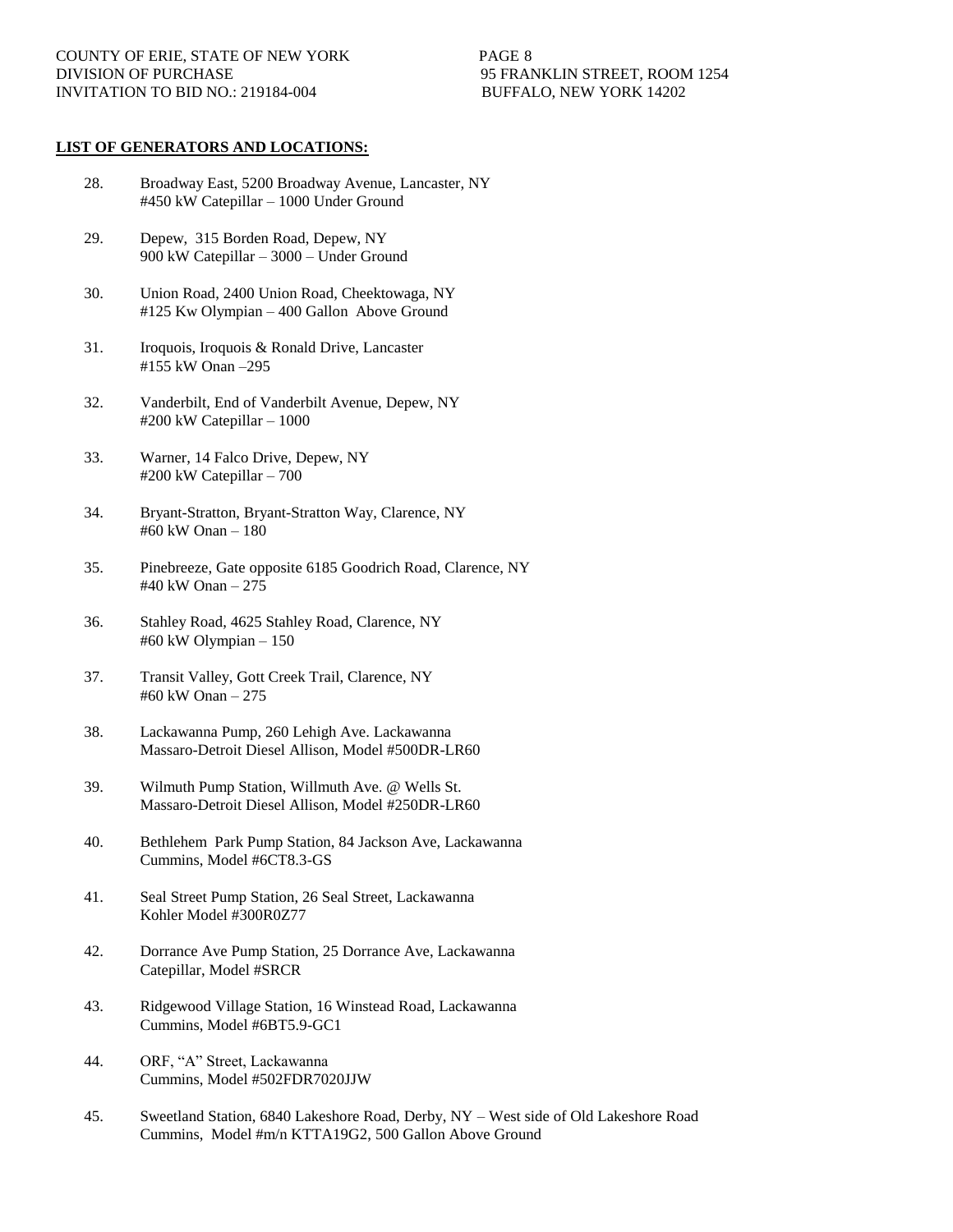- 46. 18-Mile Creek Station, 6413 Lakeshore Road, Derby Southeast side of Lakeshore Detroit, Model #m/n R083-7K36, 1000 Gallon Above Ground
- 47. 6A-Pinehurst Station, 5700 Old Lakeshore Road, Lakeview-West side of Old Lake Shore Catepillar, Model #m/n8304PC, 250 Gallon-Above Ground
- 48. North Creek Station, 1970 North Creek Road, Lakeview Northeast corner of North Creek White, Model #m/n D-4088T, 250 Gallon Above Ground
- 49. North Evans Station, 6920 Versailles Road, North Evans White, Model #m/n D-4088T, 250 Gallon Above Ground
- 50. Brant/Farnham Station, 526 Commercial Street, Farnham (rear) North side of Commercial Street Onan, Model #m/n 75.DYC-15R/2203K, 100 Gallon Above Ground
- 51. Pontiac Station, 2057 Pontiac Road, Eden Southside of Pontiac Road Cummins, Model #m/n/ 6CTA8.3-G, 200 Gallon – Above Ground
- 52. \*Evangola Station, Evangola State Park, Brant Southwest corner of Evangola State Park Generac, Model #m/n 2.4DTA, 132 Gallon – Above Ground \*Installation by 12/08
- 53. Collins Jennings Road, Highways Sub-Plant Kohler Power Systems, Generator Set, Mosel #80R2, #187341
- 54. Sibley Road, Highways Main Plant Hill Diesel Generator, Model #PE207,4R
- 55. ECMC 462 Grider Street, Mechanical Room Onan, 500 kw
- 56. ECMC 462 Grider Street, Mechanical Room Solar, 900 kw
- 57. ECMC 462 Grider Street, Mechanical Room Solar, 800 kw 1 North
- 58. ECMC 462 Grider Street, Mechanical Room Solar, 800 kw, 2 North
- 59. ECMC 462 Grider Street, Mechanical Room Solar, 225 kw, 3 North
- 60. ECMC 462 Grider Street, Mechanical Room Solar, 225 kw, 4 North
- 61. ECMC 462 Grider Street, Mechanical Room Solar, 800 kw, 1 South
- 62. ECMC 462 Grider Street, Mechanical Room Solar, 800 kw, 2 South
- 63. ECMC 462 Grider Street, Mechanical Room Solar, 225 kw, 3 South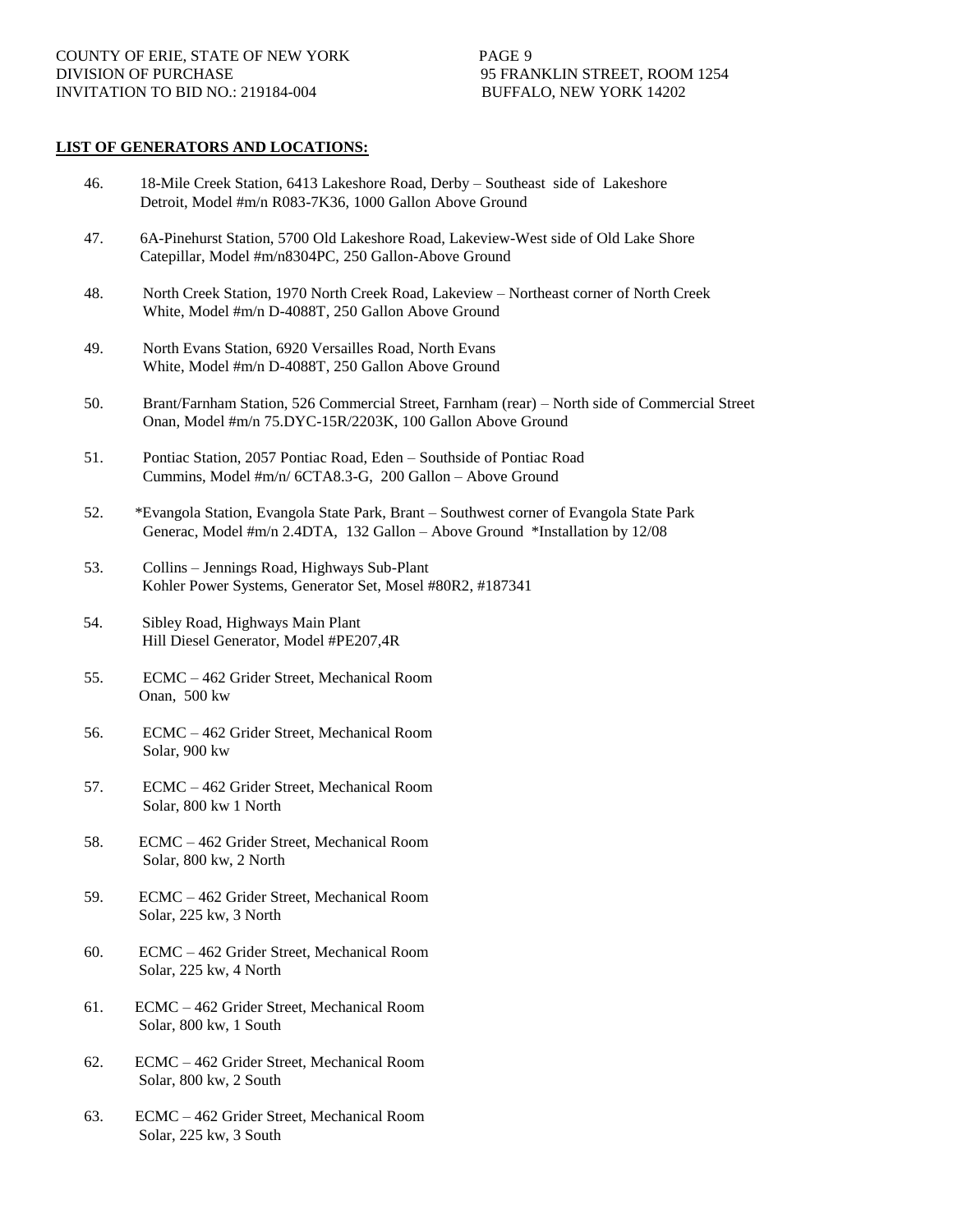- 64. ECMC 462 Grider Street, Mechanical Room Solar, 225 kw 4 South
- 65. ECMC 462 Grider Street, Mechanical Room Solar, 800 kw BC Plant
- 66. ECMC 462 Grider Street, Mechanical Room Solar, 800 kw BC Plant
- 67. ECMC 462 Grider Street, AA Building Outside, 50 kw, 480 v
- 68. ECMC 462 Grider Street, K Building Outside, 250 kw, 480 v
- 69. ECMC 462 Grider Street, School 84 2nd Floor Mechanical Room 50 kw, 480 v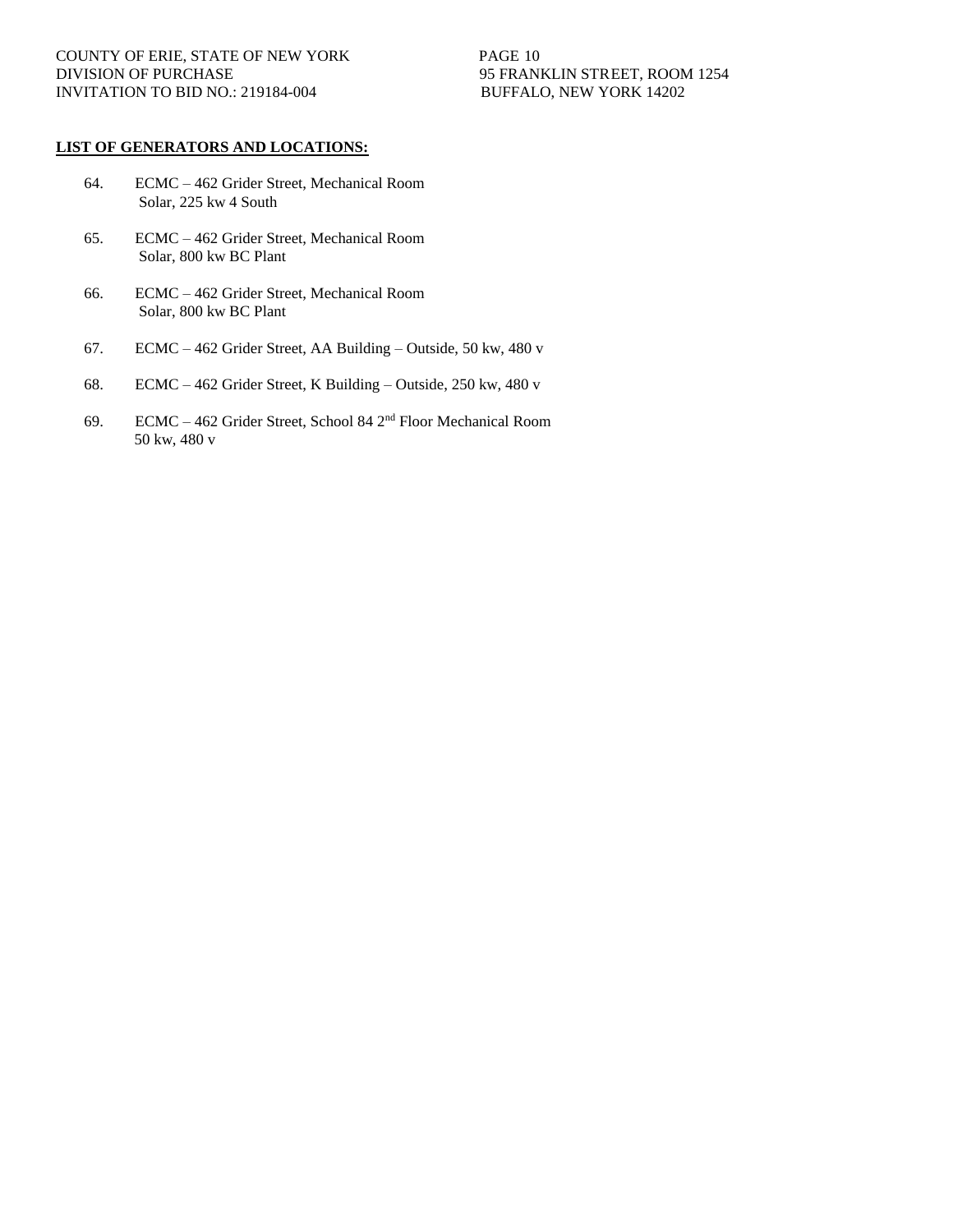#### **DIESEL FUEL FOR SEPTEMBER 1, 2019 TO AUGUST 31, 2020 BID SPECIFICATIONS**

1. The successful bidder(s) to whom a contract shall be awarded shall furnish all of the County of Erie's requirements of Diesel Fuel for the contract period September 1, 2019 to August 31, 2020 at the locations listed herein, for which the bidder shall have entered a bid price.

As ordered and released by individual County facilities;

In quantities and kinds as required;

At prices for each individual location in accordance with this bid.

- 2. Quantities listed in this invitation to bid are estimated, for figuring purposes only. Bidder guarantees to provide all of the needs of each individual location for which a bid is offered, in a timely manner, without fail.
- 3. The bidder proposes to deliver petroleum and to invoice the County for such fuel at the Buffalo, New York **average\*** posted price in effect during the week of delivery, plus or minus the difference between the bid price for the grade and location quoted herein, and The **average\*** Buffalo posted price effective July 29, 2019.
- 4. The bidder will bid for each grade of petroleum fuel and for the listed County locations, the price which the bidder would propose to charge for delivery effective July 29, 2019
- 5. The bidder shall list here the Journal of Commerce **average\*** posted price at Buffalo, New York effective July 29, 2019.

**No. 1 Diesel \$2.5312 No. 2 Diesel \$2.1296 No. 6 Fuel Oil NB**

6. The contractor's invoice prices will be adjusted weekly, upward or downward, by the deviation of the Journal of Commerce published **average\*** price for the week of delivery, compared to the Journal of Commerce published **average\*** price for the base period, effective July 29, 2019.

$$
*AVERAGE = \underline{LOW + HIGH} 2
$$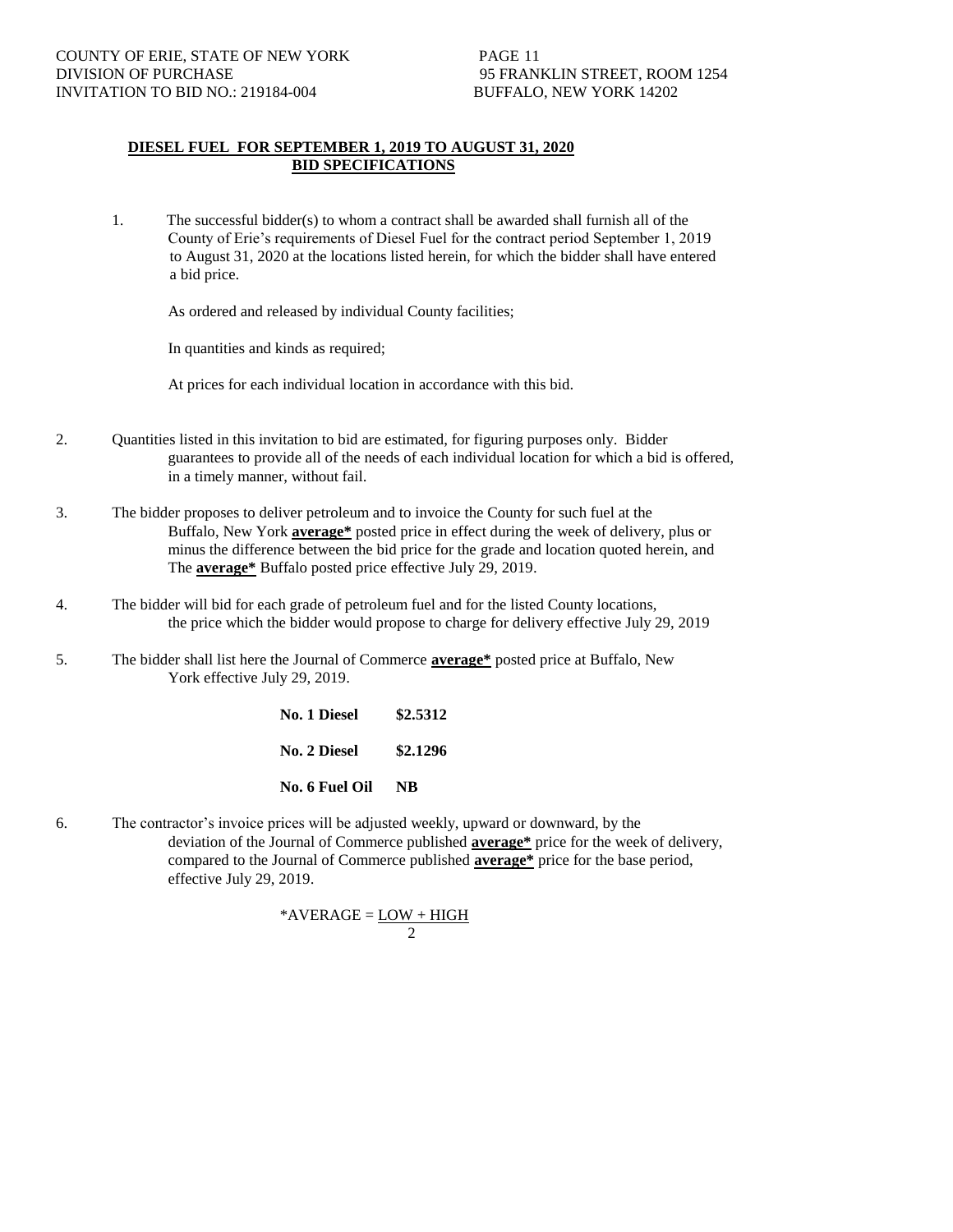### **DIESEL FUEL FOR SEPTEMBER 1, 2019 TO AUGUST 31, 2020 BID SPECIFICATIONS**

7. The contractor shall notify the Director of Purchase of the County of Erie the invoice price for each commodity and location for which a bid is awarded, each time that a change in delivered price shall occur.

8. Bid prices shall include all transportation, delivery and other costs.

| 9. | <b>PARAMATER</b>                                     | <b>TEST METHOD</b>         | <b>ID FUEL OIL</b>                    | 2D FUEL OIL         |
|----|------------------------------------------------------|----------------------------|---------------------------------------|---------------------|
|    | Flash Point, min.:                                   | D93-99c                    | 120 degrees F                         | 125 degrees F       |
|    | Water & Sed., max.:                                  | D1796-97                   | $0.02\%$ V/V                          | $0.02\%$ V/V        |
|    | Water & Sed., Haze Rating, max.:                     | D4176-93                   | 2.0                                   | 2.0                 |
|    | Viscosity, max.:                                     | D445-97/D2161-93           | 33SUS@100 degrees F                   | 38SUS@100 degrees F |
|    | Ash, % mass, max.:                                   | D <sub>482-95</sub>        | 0.01                                  | 0.01                |
|    | Sulfur, % mass, max.:                                | D2622-98 or D4294-98       | 0.05%                                 | 0.05%               |
|    | Cetane Index (Calculated)                            | D4737-96                   | $42.0$ (min.)                         | $42.0$ (min.)       |
|    | Cetane Number (Engine)                               | D613-95                    | $42.0$ (min.)                         | $42.0$ (min.)       |
|    | Aromaticity, % vol.,<br>(possible min.):<br>(max.)   | D1319-99                   | 35.0                                  | 27.0<br>35.0        |
|    | Cloud Point, 0 degrees C max.                        | D <sub>2500</sub> -99      | same as Ambient Temp, OCT thru MAR    |                     |
|    | CFPP Point, 0 degrees C, max.                        | IP309/83                   | see Low Temperature Operability table |                     |
|    | Carbon Residue (mass %), max.,<br>on 10% Ramsbottom: | D524-97                    | 0.15                                  | 0.35                |
|    | <b>Corrosion Inhibitors</b>                          | TM0172, NACE               | mfr's std.                            | mfr's std.          |
|    | Stabilizer                                           | F <sub>2161</sub> , Dupont | mfr's std.                            | mfr's std.          |

#### NOTES:

All diesel fuel shall be hydrocarbon oil, free from grit, acid and fibrous or other foreign matters likely to clog or injure the burners or valves, fuel nozzles, injectors and fuel pumps. If required, it shall be strained by being drawn through filters of wire gauze of 16 meshes to the inch.

All tank wagons or vehicles delivering oil shall be equipped with accurate printing type flow meters registering the gallonage be delivered.

Lubricity specifications to comply with stanadyne fuel injection pumps.